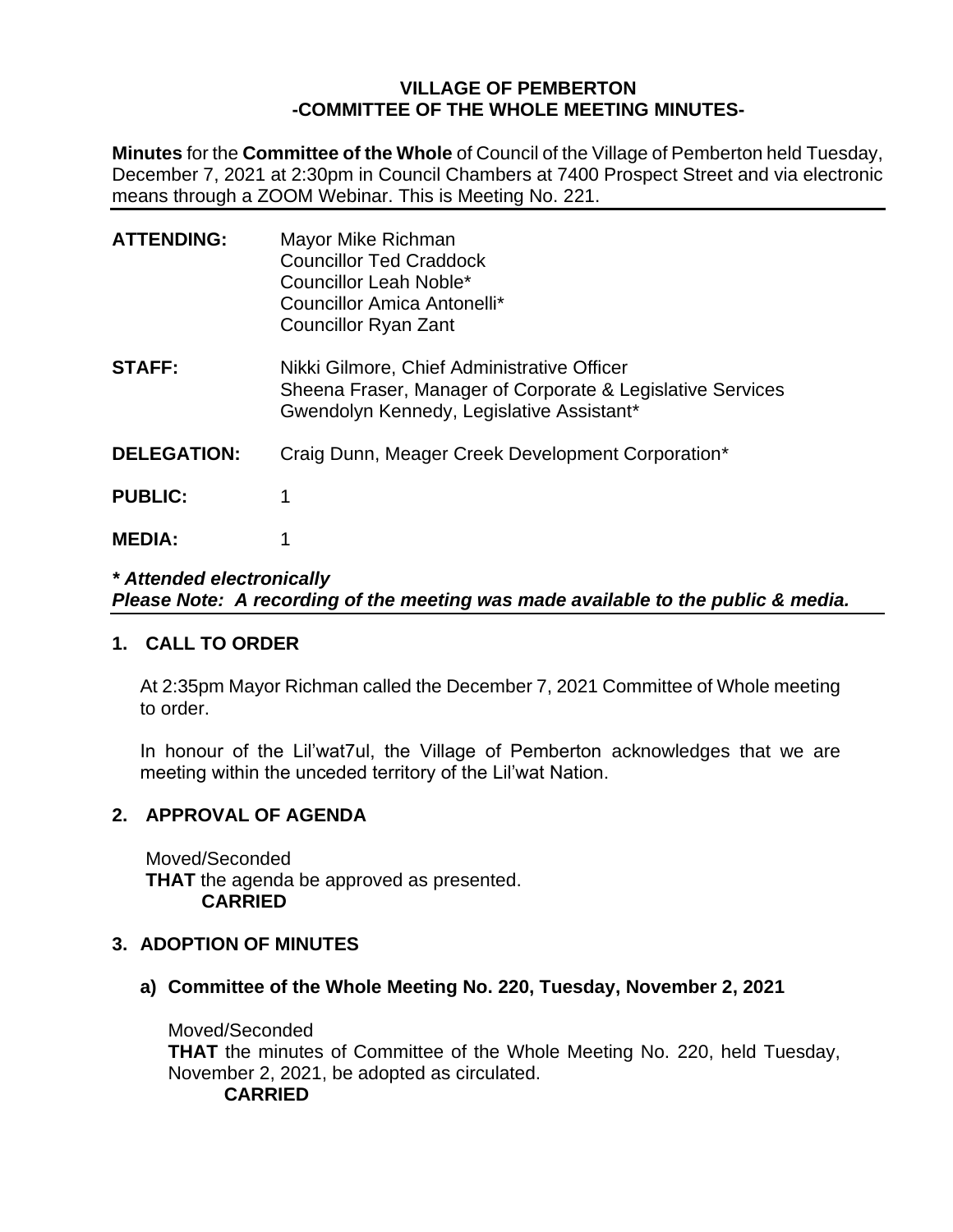## **4. DELEGATIONS**

## **a) Geothermal to Hydrogen Project - Craig Dunn, Meager Creek Development Corporation**

Craig Dunn, Managing Director, Meager Creek Development Corporation, presented to the Committee a summary of their plans for producing hydrogen from geothermal power sourced from the Meager Creek area. Mr. Dunn noted that due to time constraints he would deliver a verbal presentation but would follow up by sending the slide deck from his intended PowerPoint presentation.

Mr. Dunn explained that instead of selling geothermal power to the grid, Meager Creek Development Corporation proposes to use the geothermal resource to produce hydrogen, taking advantage of macro-economic and political decarbonization trends. The clean hydrogen will be used in place of carbonproducing fuels such as diesel and gasoline, enabling Meager Creek Development Corporation to access revenue from the sale of carbon tax credits as well as the sale of hydrogen and oxygen, and to realize a better return on investment.

Mr. Dunn expressed his wish to have an opportunity to provide further information regarding the project and its potential benefits to the community when time permits.

Councillors had questions and comments regarding the following aspects of the project:

- Transport of the liquid hydrogen to market.
- Location of the project site.
- Concern regarding landslide risk in the area.
- The level of activity the project will generate.
- Opportunities for the community to benefit from the project.
- Directional and horizontal drilling.
- Opportunities for CO<sub>2</sub> storage.
- Water consumption.
- Power transmission lines.

Mayor Richman thanked Mr. Dunn for his presentation and advised that Council was excited to hear about their project and looked forward to learning more about it in the future.

## **5. ADJOURNMENT**

Moved/Seconded

**THAT** the December 7, 2021, Committee of Whole meeting be adjourned at 2:59pm. **CARRIED**